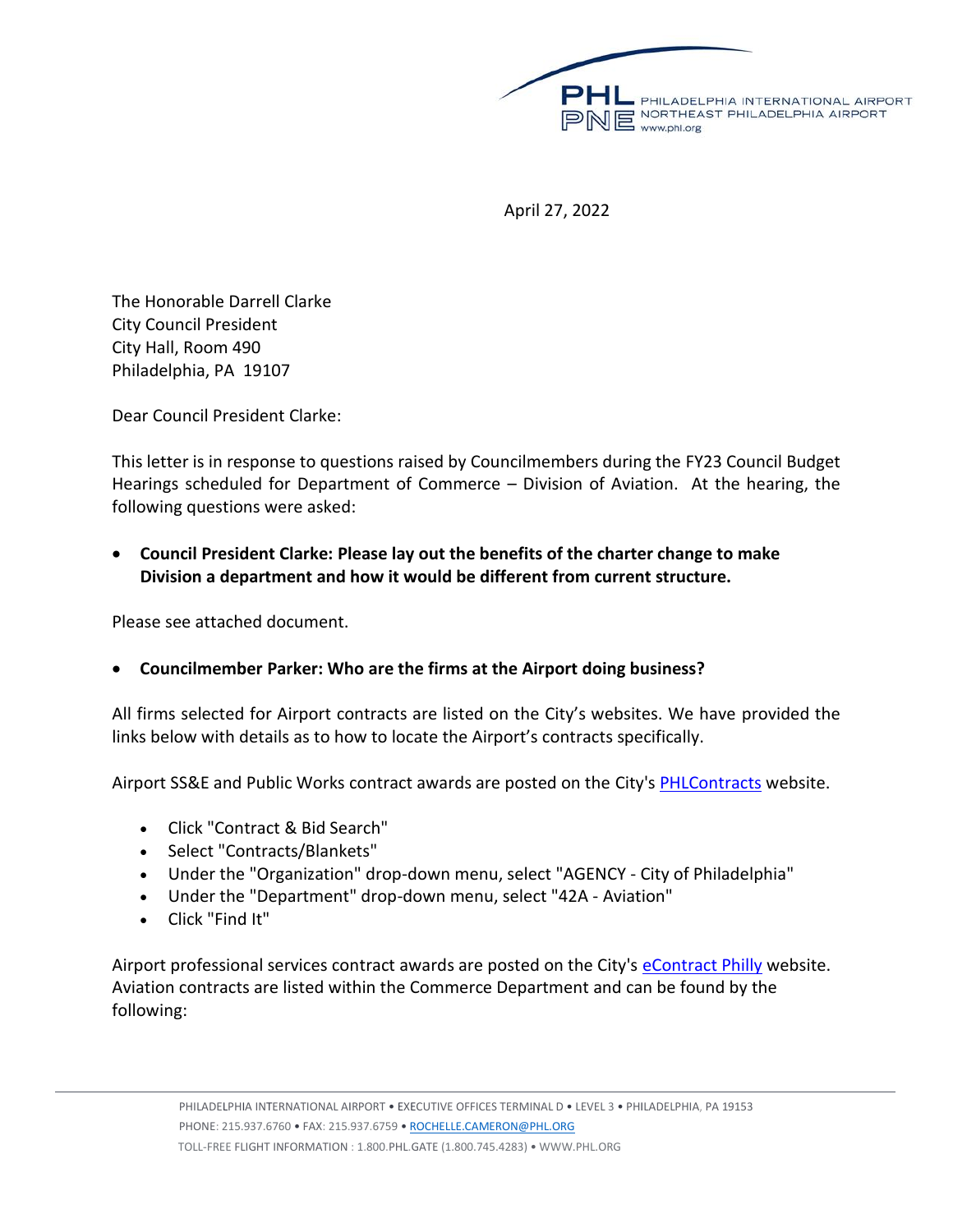- Click "Notice of Intent to Contract"
- Under the "Departments" drop-down menu, select "Commerce"
- You cannot see a standalone list of just Airport contracts since the Airport is not a City department; however, you can see all Airport awards mixed in with all Commerce department awards

The Airport posts anticipated Professional Services and Public Works opportunitie[s HERE.](https://gcc02.safelinks.protection.outlook.com/?url=https%3A%2F%2Fwww.phl.org%2Fabout%2Fcdp%2Fopportunities&data=05%7C01%7CDeatrice.Isaac%40phl.org%7Cd579f9859d684bac3d8008da23c48395%7C2182f890679042acab9758afd4eb2b6d%7C0%7C0%7C637861624168064465%7CUnknown%7CTWFpbGZsb3d8eyJWIjoiMC4wLjAwMDAiLCJQIjoiV2luMzIiLCJBTiI6Ik1haWwiLCJXVCI6Mn0%3D%7C3000%7C%7C%7C&sdata=9SU%2FbChORxsOQvekSGr9zWlw21eyvoKLeMwyhcH6xA8%3D&reserved=0) The City has posted the Transparency in Business Report for calendar year 2021 [HERE.](https://gcc02.safelinks.protection.outlook.com/?url=https%3A%2F%2Fwww.phila.gov%2Fmedia%2F20220329145432%2FTransparency-in-Business-Report_CY2021_Final.pdf&data=05%7C01%7CDeatrice.Isaac%40phl.org%7Cd579f9859d684bac3d8008da23c48395%7C2182f890679042acab9758afd4eb2b6d%7C0%7C0%7C637861624168064465%7CUnknown%7CTWFpbGZsb3d8eyJWIjoiMC4wLjAwMDAiLCJQIjoiV2luMzIiLCJBTiI6Ik1haWwiLCJXVCI6Mn0%3D%7C3000%7C%7C%7C&sdata=Ex9kTM75mCvMg2MEwogjzTMIGBM%2BQghWZpOEi4%2FI7xg%3D&reserved=0)

• **Councilmember Gilmore-Richardson: How is the airport integrating sustainability into their projects?**

The Airport incorporates sustainability into its capital projects, planning efforts, operations, maintenance, and engagement efforts.

Design standards at the Airport require LEED Silver certification for all new occupied facilities, in line with City regulations. However, Division of Aviation (DOA) requires that all major renovations also be LEED Silver – there is no minimum square footage threshold. Renovation projects that are not able to achieve LEED Silver must demonstrate that they fulfill at least 20 of the LEED credits and meet DOA's own sustainable design standards in the areas of energy, water, noise, emissions, climate change and flooding mitigation. DOA has one LEED Silver project, Terminal F Baggage Claim, which was constructed in collaboration with American Airlines. DOA is targeting its Administrative Building renovations at PNE for LEED Gold, the design for which includes a geothermal heating and cooling system.

DOA requires that all "horizontal" projects, such as airfield, landside, or road projects over \$2 million are certified via Envision, a rating system for sustainable infrastructure, and is the first City agency to establish such a requirement. Six airfield projects (two runways and five taxiways) are currently targeted for Envision certification. DOA requires that any new parking garages or renovations to existing garages be certified via the Parksmart rating system.

In 2021, DOA achieved Level 1 Airport Carbon Accreditation for PHL, a rigorous certification that only 22 other airports in the country have earned. Level 1 certification required mapping and calculating DOA emissions at PHL. For 2022, DOA plans to achieve Level 1 certification for PNE and move up to Level 2 at PHL, which will require providing three years of carbon emissions data, and setting emissions reduction targets. PHL plans to continue up to Level 4 (the highest level) of Airport Carbon Accreditation, achieving absolute emission reductions of Scope 1 (DOA direct emissions); Scope 2 (emissions from power purchased by DOA); and Scope 3 (indirect emissions by airport tenants, airlines, and passengers) in accordance with the Paris Climate Agreement. DOA plans to achieve carbon neutrality by 2050, in line with the City of Philadelphia's goals.

The DOA is working to reduce emissions from vehicles as well as idling aircraft. From 2019 to 2021, DOA installed 13 electric charging stations that will allow airlines to utilize electric vehicles as ground support equipment, rather than gas-powered. To date, 22% of the ground support equipment at PHL is electric. DOA will install 19 pre-conditioned air units and 7 ground power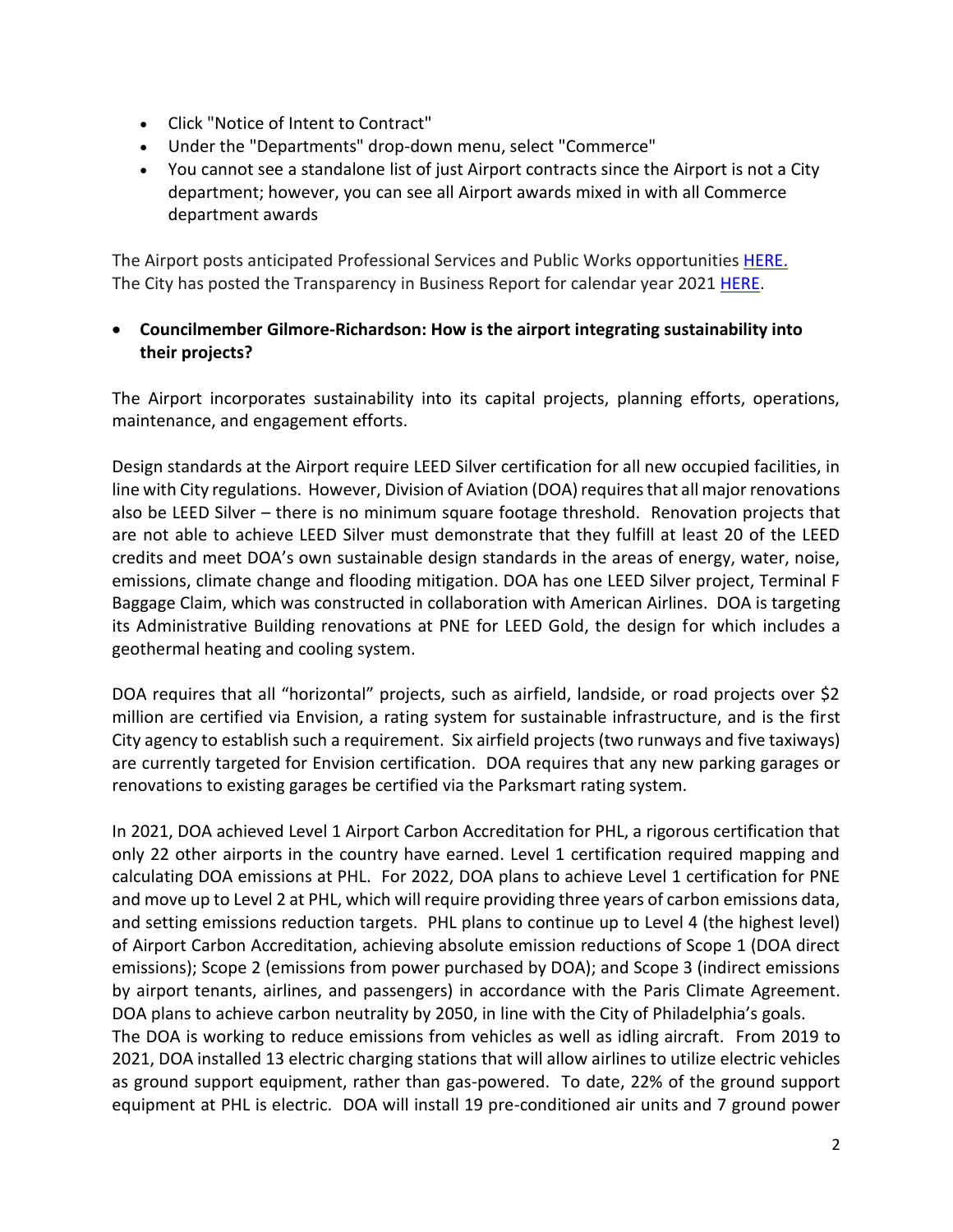units for the airport, which provide power for air circulation and electrical needs for aircraft while they are parked at the terminals, to prevent aircraft from idling and burning jet fuel. These efforts will prevent 44 tons of carbon monoxide, 7.8 tons of volatile organic compounds, emissions containing 124.7 tons of nitrogen oxides, 8.4 tons of sulfur oxides and 19.5 tons of particulate matter from entering the atmosphere.

DOA is in the process of converting all terminal and runway lighting to LED fixtures and upgrading all its HVAC units to energy-efficiency models. DOA collaborates closely with the City of Philadelphia Office of Sustainability's on energy efficiency and has completed its Building Energy Performance Assessment. Next, DOA will undertake the energy-saving strategies recommended through that assessment.

DOA's shuttle service for the economy and employee parking lots, operated by First Transit, converted its bus fleet to compressed natural gas (CNG) in 2018, resulting in a 20% reduction in greenhouse gas emissions. DOA's diesel fleet utilizes a mix of B2 and B5 biodiesel, representing 2% and 5% sustainably sourced fuel respectively. DOA owns two electric vehicles and plans to make future fleet purchases electric whenever feasible and explore other fuel alternatives for heavyweight vehicles. DOA offers 14 electric vehicle charging stations in its public parking facilities at PHL.

DOA recently completed an electrification assessment to convert DOA vehicles to electric and greatly expand public charging stations in anticipation of the expansion of the electric vehicle industry. In the short term, PHL will begin replacing lightweight and mediumweight vehicles with electric models and will research the ability of electric-powered trucks to undertake maintenance activities such as snowplowing. PHL has identified several departments that present good opportunities for EV replacement. These opportunities include a significant number of vehicles coming to their end of life and current EVs available meet the department operational needs. Our short-term goal is to maximize EV replacement for those departments. The long-term goal is to be consistent with the City's Clean Fleet Plan by electrifying or procuring alternative fuel vehicles for a majority of DOA's fleet. DOA will expand the charging stations for fleet vehicles to keep pace with the growing electric fleet. Over the next 10 years, DOA plans to install charging stations at 1% of its public parking spaces for passengers, which would result in approximately 150 charging stations.

DOA is in conversations with a solar power provider to develop a nine-acre solar farm at PNE that would power the entire PNE airport. DOA is also undertaking a solar assessment of PHL to determine the maximum potential for solar power generation at the airport via both rooftop and ground solar arrays.

In December 2021, DOA initiated a new recycling hauling contract with a firm that is capable of processing airport recycling despite contamination from liquids and plastic bags (which are used by custodial staff to haul recyclables). DOA plans to launch a public information campaign to reduce liquid and other contamination of its recycling stream, and utilize liquid collection stations at TSA checkpoints, so that liquids can be disposed prior to recycling. DOA has installed water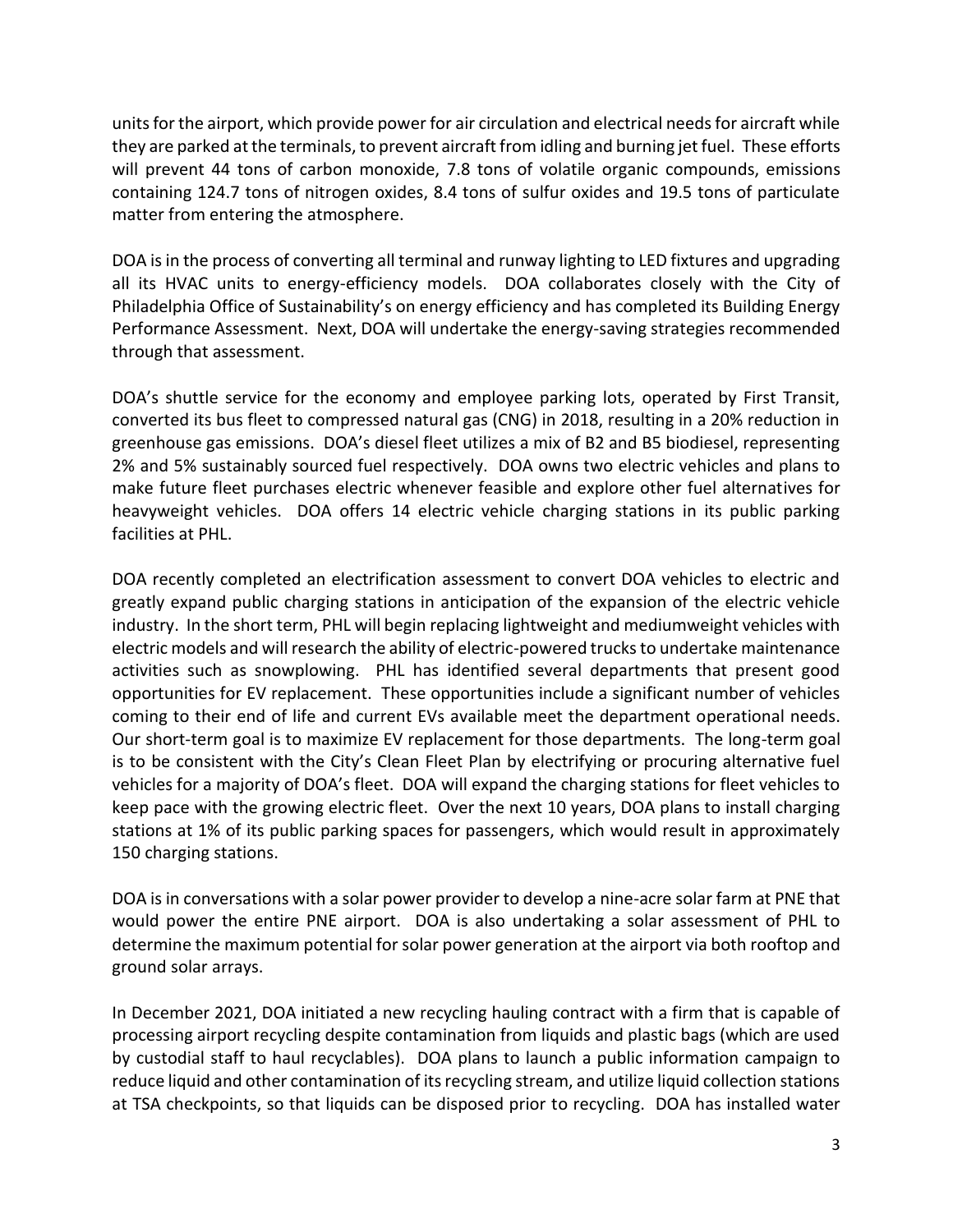bottle filling stations throughout the airport to reduce plastic bottle waste by allowing passengers to refill their reusable bottles. DOA recycles all carpet that is replaced in the PHL terminals, and from 2011-2021 recycled 125 tons of carpet. DOA plans to achieve Zero Waste by 2035, in line with City of Philadelphia goals.

A Climate Adaptation and Resiliency Plan is underway at DOA which will include a hydrological and hydraulic (H&H) model of the PHL property to predict the impact of stronger storms, sea level rise and extreme temperatures at PHL from today until 2080. The plan will provide strategies as to how to protect existing infrastructure and equipment from climate change impacts via structural as well as operational solutions, and how to safeguard future development. Simultaneously, DOA is undertaking a Stormwater Master Plan and drainage analysis, which will make recommendations as to how to optimize on-site drainage in the face of climate change and current infrastructure capacity. DOA is currently completing a Sustainability Management Plan that will serve as the roadmap for sustainability strategies to move towards departmental goals in energy efficiency, carbon neutrality and zero waste.

## • **CM Gilmore-Richardson: What is the level of vacancies for city employees? How many positions are filled and how many vacant. Detail where the vacant positions are.**

Aviation currently has 730 budgeted positions for FY22, of which 604 are filled. Aviation is requesting 840 budgeted potions for FY23 and below is the list of positions we are currently attempting to hire into FY23: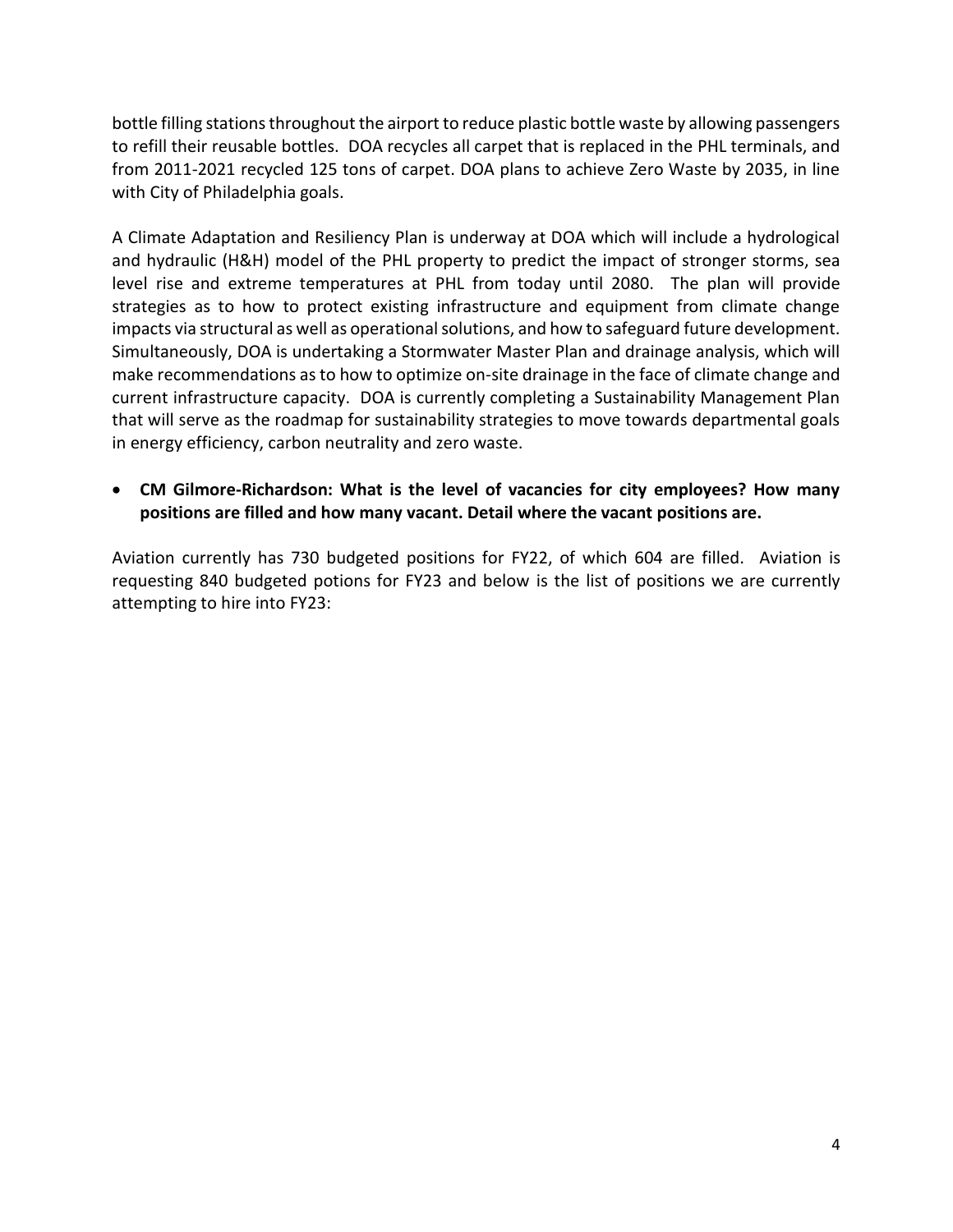|                                                             | <b>Sum of Number of</b>  |
|-------------------------------------------------------------|--------------------------|
| <b>Civil Service Title</b><br>$-1$                          | <b>Positions</b>         |
| <b>Account Clerk</b>                                        | $\overline{2}$           |
| <b>Accountant/Revenue Examiner/Contract Auditor Trainee</b> | 4                        |
| <b>Accounting Supervisor</b>                                | $\mathbf{1}$             |
| <b>Administrative Assistant</b>                             | $\overline{2}$           |
| <b>Administrative Technical Trainee</b>                     | $\overline{2}$           |
| <b>Airport Communications Center Operator 1</b>             | 2                        |
| <b>Airport Communications Services Supervisor</b>           | $\overline{2}$           |
| <b>Airport Electrical Services Supervisor</b>               | $\mathbf{1}$             |
| <b>Airport Operations Trainee</b>                           | 10                       |
| <b>Airport Planner</b>                                      | 1                        |
| <b>Airport Properties Manager</b>                           | $\overline{1}$           |
| <b>Building Maintenance Superintendent 1Thermal Plant</b>   | 1                        |
| Clerk III                                                   | $\overline{1}$           |
| <b>Commercial Airline/Air Service Development Manager</b>   | $\mathbf{1}$             |
| <b>Contract and Planning Administrator</b>                  | $\overline{2}$           |
| <b>Contract Clerk</b>                                       | $\overline{1}$           |
| <b>Custodial Work Crew Chief</b>                            | $\overline{3}$           |
| <b>Custodial Work Supervisor 1</b>                          | 1                        |
| <b>Custodial Worker 1</b>                                   | 40                       |
| <b>Departmental Payroll Clerk</b>                           | 1                        |
| <b>Electronic Technician Group Leader</b>                   | $\mathbf{1}$             |
| Equipment Operator 2 (Tandem Axle Dump)                     | $\overline{2}$           |
| <b>Fiscal Analyst 2</b>                                     | $\overline{2}$           |
| <b>Graduate Civil Engineer</b>                              | $\mathbf{1}$             |
| <b>Graduate Electrical Engineer</b>                         | $\overline{1}$           |
| <b>Graduate Mechanical Engineer</b>                         | 1                        |
| Heavy Equipment Operator 2 (Earthmoving Wheeled)            | $\overline{\phantom{a}}$ |
| <b>HVAC Mechanic 1</b>                                      | 14                       |
| <b>HVAC Mechanic Group Leader</b>                           | $\overline{\mathcal{L}}$ |
| <b>Industrial Electrician 1</b>                             | 11                       |
| Machinery and Equipment Mechanic 1                          | 8                        |
| <b>Occupational Safety Administrator 1</b>                  | 1                        |
| Painter 1                                                   | 3                        |
| Painting Group Leader (Sign Fabricator Specialty)           | $\mathbf{1}$             |
| <b>Security Officer 1</b>                                   | $\mathbf{1}$             |
| Semi-Skilled Laborer                                        | 16                       |
| <b>Service Representative</b>                               | 6                        |
| <b>Stationary Engineer</b>                                  | 6                        |
| <b>Training &amp; Development Officer</b>                   | $\overline{1}$           |
| <b>GRAND TOTAL</b>                                          | 159                      |

# • **CM Jones: Send list of subcontractors complying with living wage and prevailing wage.**

All subcontractors to airlines are, and since July 2015 have been, complying with the City's living wage (21<sup>st</sup> Century Minimum Wage) ordinance requirements. Prevailing wage requirements for Covered Airport Service Employees enacted in 2021 will not apply to airlines' subcontractors until the airlines make a new Use and Lease Agreement with the City. The airport and the airlines are negotiating terms of a new Use and Lease Agreement to be effective July 1, 2022.

All PHL concession operator sublessees to MarketPlace have confirmed that they are complying either (1) with both the 2021 prevailing wage and the living wage requirements (first column), or (2) with the living wage requirements only (second column):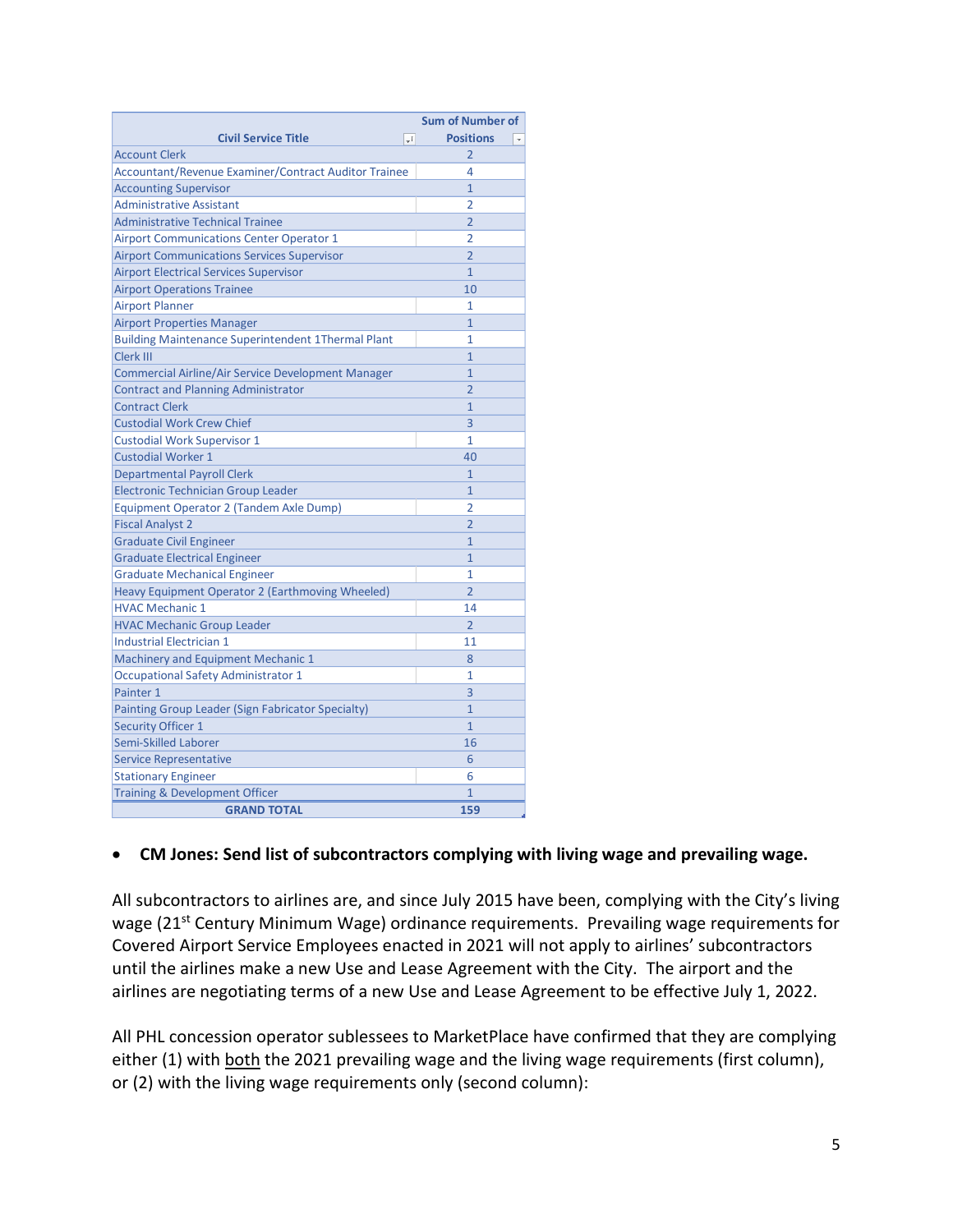|                |                 | <b>Prevailing Wage Operators</b>      |                  | <b>Living Wage Operators</b>                        |
|----------------|-----------------|---------------------------------------|------------------|-----------------------------------------------------|
| $\overline{a}$ |                 |                                       |                  |                                                     |
| $\overline{3}$ |                 | Spa BRIAD PHL, LLC                    | 1                | <b>CL Twists, LLC</b>                               |
| 4              | 2.              | <b>DFASS (3SIXTY)</b>                 | $\overline{2}$   | Minute Suites, LLC                                  |
| 5              | 3.              | Strother Enterprises, Inc.            | 3.               | Star Global Hospitality/Dan Food<br><b>Services</b> |
| $\overline{6}$ | 4.              | Paradies (Vino Volo)                  | 4.               | The Grove                                           |
| $\overline{7}$ | 5.              | <b>CPC</b> International, LLC         | 5.               | <b>HMS Host</b>                                     |
| 8              | 6.              | Paradies (Chick fil A)                | 6.               | Guava & Java, Inc.                                  |
| $\overline{q}$ | 7 <sub>1</sub>  | Good 2 Go II, Inc.                    | 7 <sub>1</sub>   | T & M Brands Corp.                                  |
|                | 10 <sup>2</sup> | Marketplace PHL                       | 8                | <b>Air Sun Joint Venture</b>                        |
|                |                 |                                       |                  | Marshall Retail Group/Inmotion                      |
| 11             |                 | 9. New York Ice Cream, Inc.           | 9.               | <b>Entertainment Group</b>                          |
|                |                 | 12 10. Seven Hills, Inc.              | 10.              | Jack Duggan's PHL, Inc.                             |
|                | 13 11.          | Spin PCS                              | 11               | <b>Midfield Concessions Enterprise</b>              |
|                |                 | 14 12. Aldo Lamberti                  | 12.              | AREAS G2G PHL, LLC                                  |
|                |                 | 15 13. Lids Holdings, Inc.            | 13.              | Paradies - Pleasant News, LLC                       |
|                |                 | 16 14. Philadelphia L'Occitane Ventur | 14.              | <b>HG PHL Retailers JV</b>                          |
|                |                 | 17 15. OTG PHL Venture, LLC           | 15 <sub>15</sub> | Bombi Corp.                                         |
|                |                 | 18 16. M2 Concepts                    | 16               | <b>Ramy Enterprises</b>                             |
|                |                 | 19 17. Stellar Partners, LLC          |                  |                                                     |
|                |                 |                                       |                  |                                                     |

## • **CM Jones: How many airlines are involved in the lease agreement?**

The current Airport-Airline Use & Lease Agreement has fifteen Signatory Airlines.

### • **CM Parker: Is there any industry-wide data available about why cities aren't seeing as much leisure travel?**

Early in the pandemic, research and [coverage suggested](https://www.cnn.com/travel/article/remote-rural-vacation-better-than-city-vacation-covid/index.html) that leisure travelers were avoiding cities for a few reasons, including:

- Cities were hit hardest by the pandemic
- Travelers expected not to enjoy the same types of experiences in cities they had before the pandemic

More recently, travelers are expressing interest in visiting cities, but interest in beaches, rural areas and parks remains high. According to Destination Analyst, "Beaches, rural towns and national/state parks destinations will still be where a majority of American travelers head, with more than 70% reporting plans for these types of destinations. Meanwhile, 66.2% of travelers currently say they plan to visit cities, although 29.3% report that they will increase their urban travel in 2022. When asked to list the domestic destinations they most want to visit in 2022, Florida, New York, Las Vegas, California, Hawaii and Texas are top among American travelers as they look forward to 2022."

For more information, please see the following resources:

[https://skift.com/megatrends-2022/#/read/the-rapid-ruralization-of-travel-sets-stage-for-new](https://skift.com/megatrends-2022/#/read/the-rapid-ruralization-of-travel-sets-stage-for-new-overtourism)[overtourism](https://skift.com/megatrends-2022/#/read/the-rapid-ruralization-of-travel-sets-stage-for-new-overtourism)

[https://docs.google.com/viewerng/viewer?url=https://go.destinationanalysts.com/l/868421/2022-04-](https://docs.google.com/viewerng/viewer?url=https://go.destinationanalysts.com/l/868421/2022-04-05/6nsr9d/868421/16491724089iVz96Y9/The_State_of_the_American_Traveler___April_2022.pdf&hl=en) 05/6nsr9d/868421/16491724089iVz96Y9/The State of the American Traveler April 2022.pdf&hl= [en](https://docs.google.com/viewerng/viewer?url=https://go.destinationanalysts.com/l/868421/2022-04-05/6nsr9d/868421/16491724089iVz96Y9/The_State_of_the_American_Traveler___April_2022.pdf&hl=en)

• **CM Thomas: Where are we with tourist travel? Where do we need to be to get back to pre-pandemic levels?**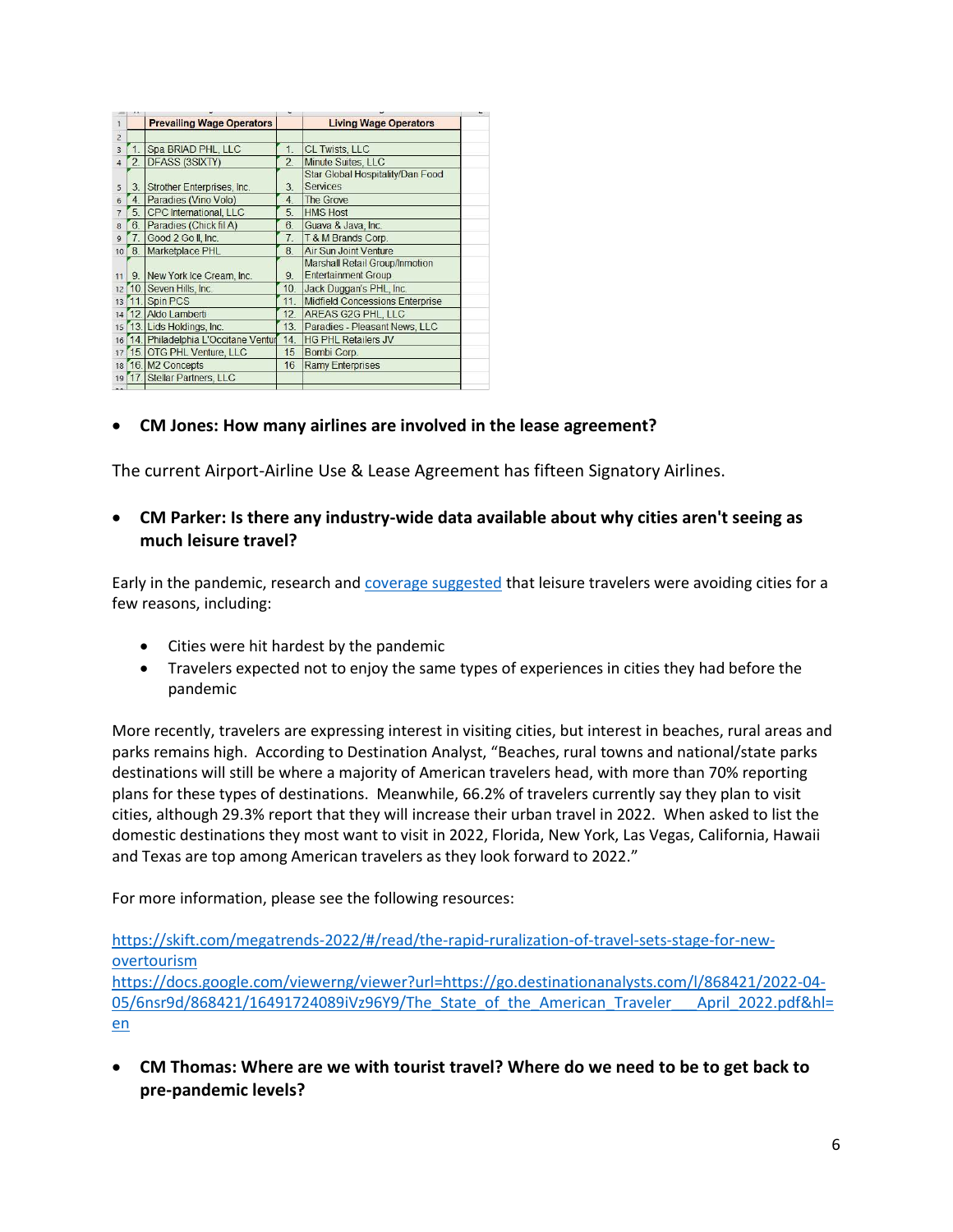Our internal surveying points to a fairly consistent share of passengers who had been traveling for leisure and were returning to their home airport from Philadelphia, over the last year. In February of 2022, 26% of these passengers were traveling for leisure, compared to 28% in February of 2021.

We also reached out to Visit Philly and their data reveals that leisure traffic still leads the recovery and is projected to be within 2019 numbers by the 2nd half of calendar year 2022, with group, business and international coming back in 2023 and 2024.

Please let us know if you require any additional information.

\_\_\_\_\_\_\_\_\_\_\_\_\_\_\_\_\_\_\_\_\_\_\_\_\_\_

Sincerely,

Rochelle L. Cameron, CPA, C.M. Chief Executive Officer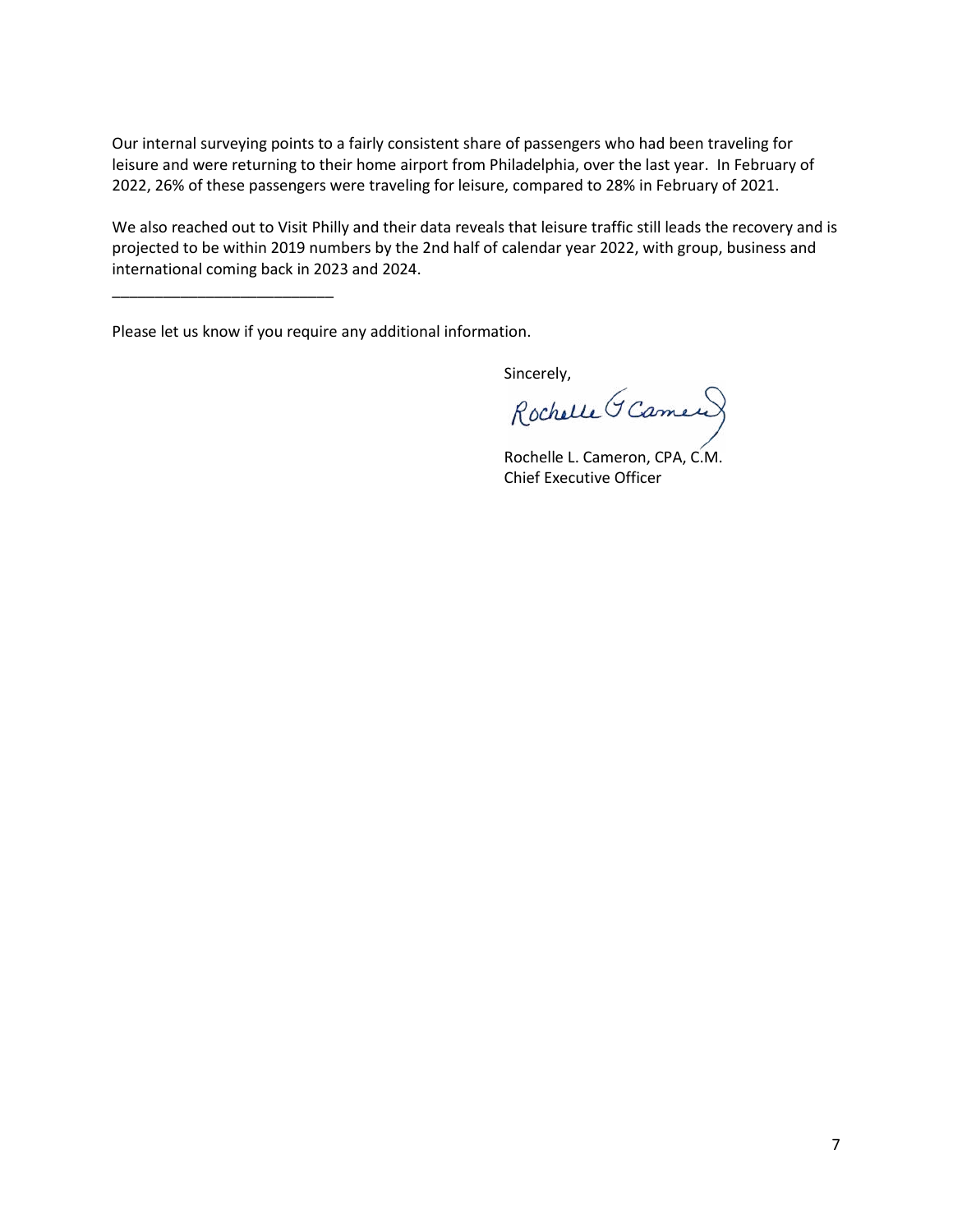

#### Overview of Benefits from Creating a Department of Aviation

Background: The Kenney Administration has proposed creating a Department of Aviation. This pandemic has taught us that we can't go back to business as usual. To succeed into the future, we need to ensure our airports are in the best position to adapt to changes within the industry. Our team has been thoughtfully working on this proposal for more than a year. We conducted considerable research through looking at the best practices of peer airports also owned by cities or municipalities such as the Chicago Department of Aviation, the Denver Department of Aviation and the Atlanta Department of Aviation.

The Division of Aviation is the 10th largest entity in terms of City government employees. Aviation staff support operations at the Philadelphia International Airport (PHL), where roughly 20,000 individuals were employed pre-pandemic, as well as at the Northeast Philadelphia Airport (PNE). Aviation also has the 3<sup>rd</sup> largest operating budget of any City department. As an enterprise fund, the Division functions in a manner similar to a business and must generate its own revenue to be self-sustaining, using no local taxpayer dollars or General Fund revenues to operate.

Benefits: Our team has broken out the benefits for this charter change into the following categories:

- Institutionalize the streamlining of projects and processes that benefit the City and passengers. Efficient processes for Division business actions have come as a result of MOUs among departments initiated by the current Mayor. Prior to the current administration, there were many hurdles that needed to be cleared for routine actions which created significant red tape and led to delays in executing important agreements such as grant agreements, routine contracts, and leases. As an example, the prior administration created a new structure, the Mayor's Office of Transportation & Utilities, which included Aviation and defined processes through an MOU concerning contract execution and other actions that were not efficient. The current MOUs which have established a more efficient process could be replaced at the end of any administration, reinstating some or all of these hurdles as barriers to business for the airports.
- Ensure that policy priorities can be acted on quickly Prior to the pandemic, our airports had a \$16.8 B annual impact on the region. Through this proposal, which would make the new department head a member of the Mayor's cabinet, the Director of Aviation would be better positioned to advocate for important policy changes that would benefit employees and passengers, while at the same time continuing to partner with the Commerce Department on business development initiatives that benefit our City and residents. Additionally, this structural change wouldn't decrease City Council's oversight of the airports and could provide for additional opportunities for collaboration moving forward.
- Allow the Aviation team to evolve to better serve passengers and stakeholders This change would allow Aviation to scale up or scale down personnel within specific Airport units or divisions (i.e. operations, finance, revenue) to better respond to changes within the industry. The ability to take this scalable approach is afforded to departments through the charter, but not to Divisions.
- Ensure that the needs of Aviation's team members are adequately considered in policy decisions - The Division of Aviation team includes more than 600 employees and is home to over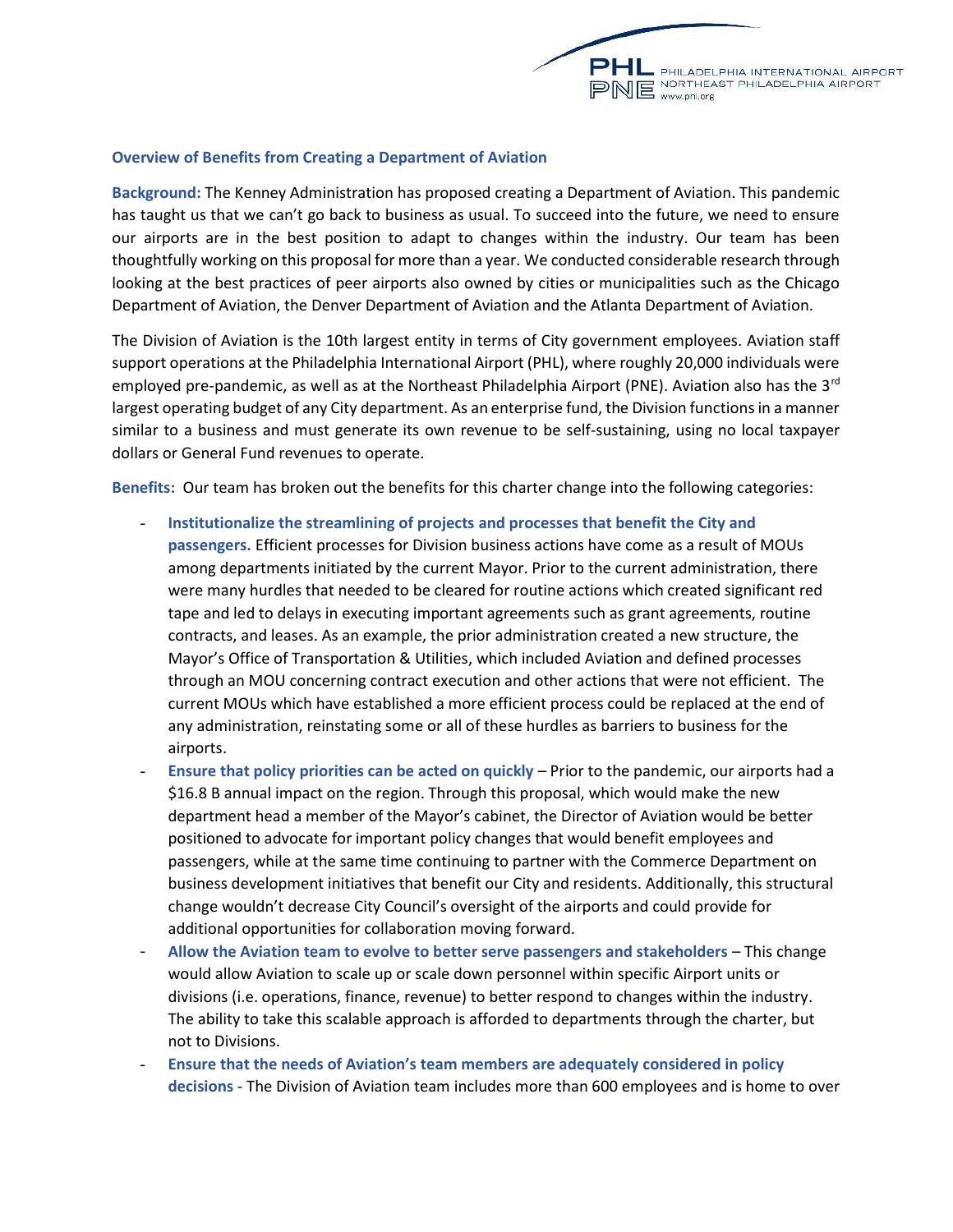20,000 employees (pre-pandemic) from a variety of companies, the vast majority of whom are front-line team workers. During the pandemic, Aviation did not always have a seat at the table and relied on other departments to ensure that our concerns and needs were being addressed when critical decisions such as vaccine distribution were being made.

PHL PHILADELPHIA INTERNATIONAL AIRPORT<br>PNE <sup>NORTHEAST PHILADELPHIA AIRPORT</sup>

Respond better to passenger needs with the ability to introduce new roles - PHL has consistently lagged-behind regional competitor airports and airports nation-wide in terms of establishing new teams like Guest Experience or Passenger Services. These functions and teams include positions that are not found in the civil service ranks. Increasing the number of Aviation's exempt positions through this charter change provides the new department with the flexibility to create new positions to benefit the traveling public as well as respond to the dynamics of changing industry needs.

An even more detailed overview of the benefits can be found below.

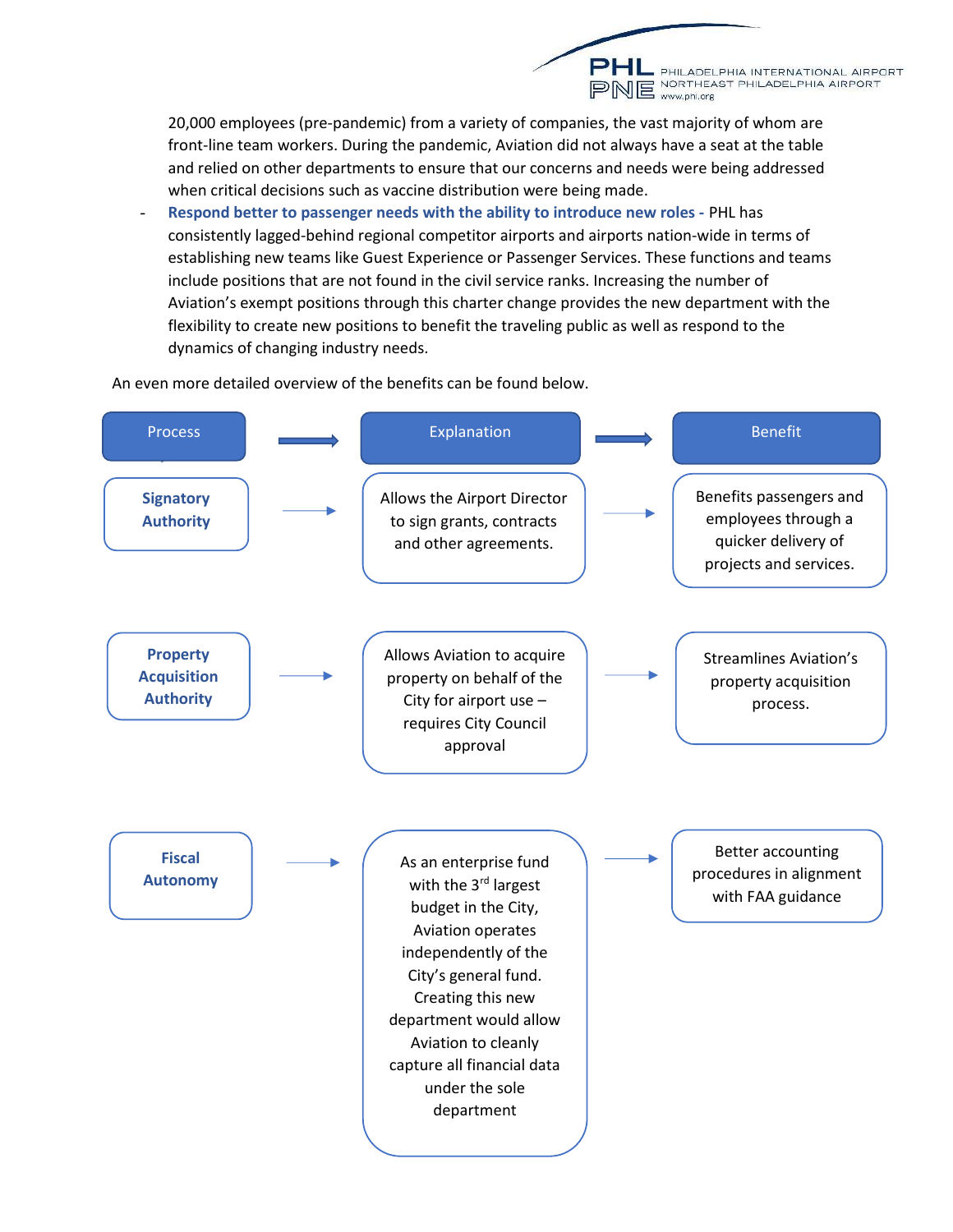**E** PHILADELPHIA INTERNATIONAL AIRPORT PNE WARTHEAST PHILADELPHIA AIRPORT

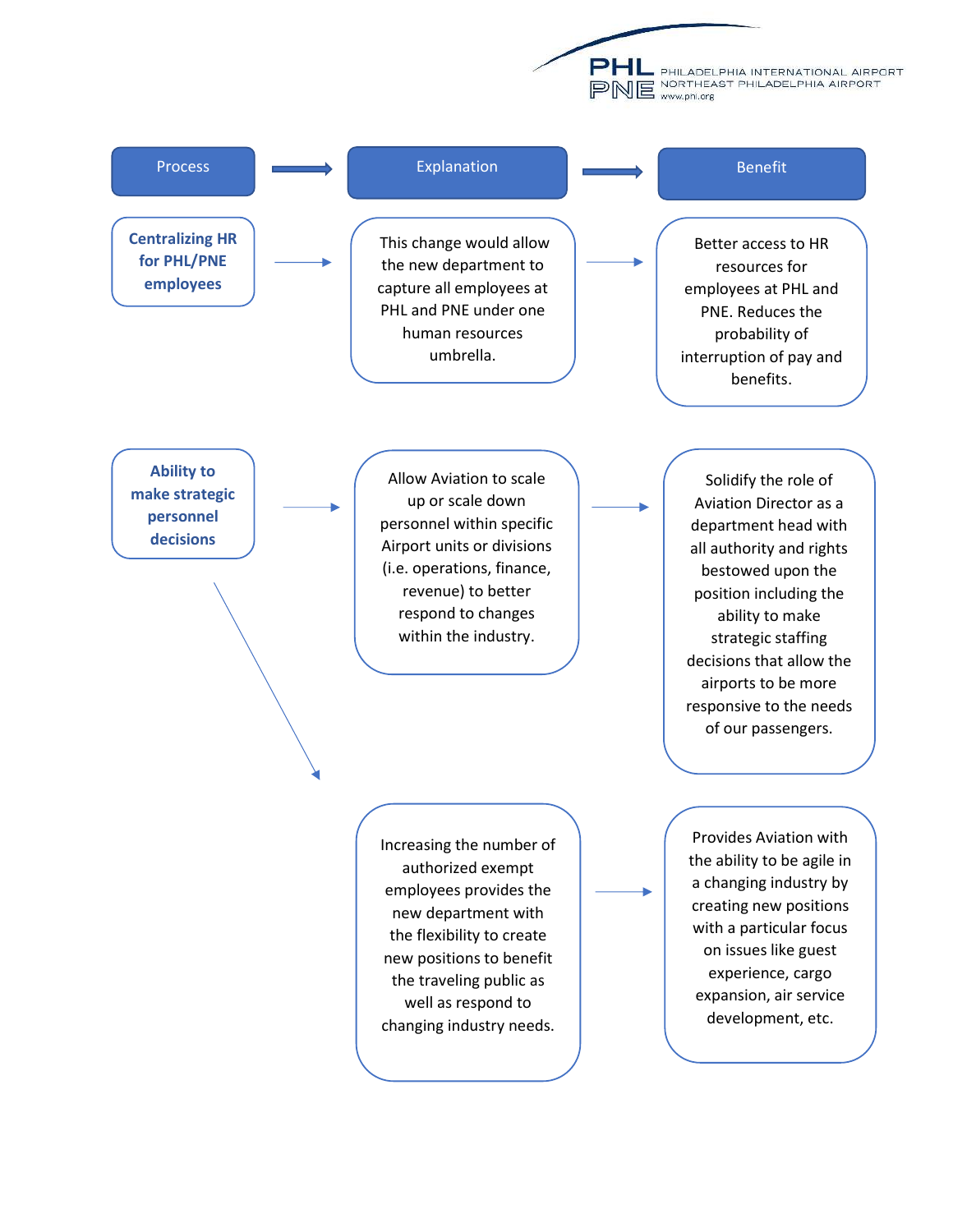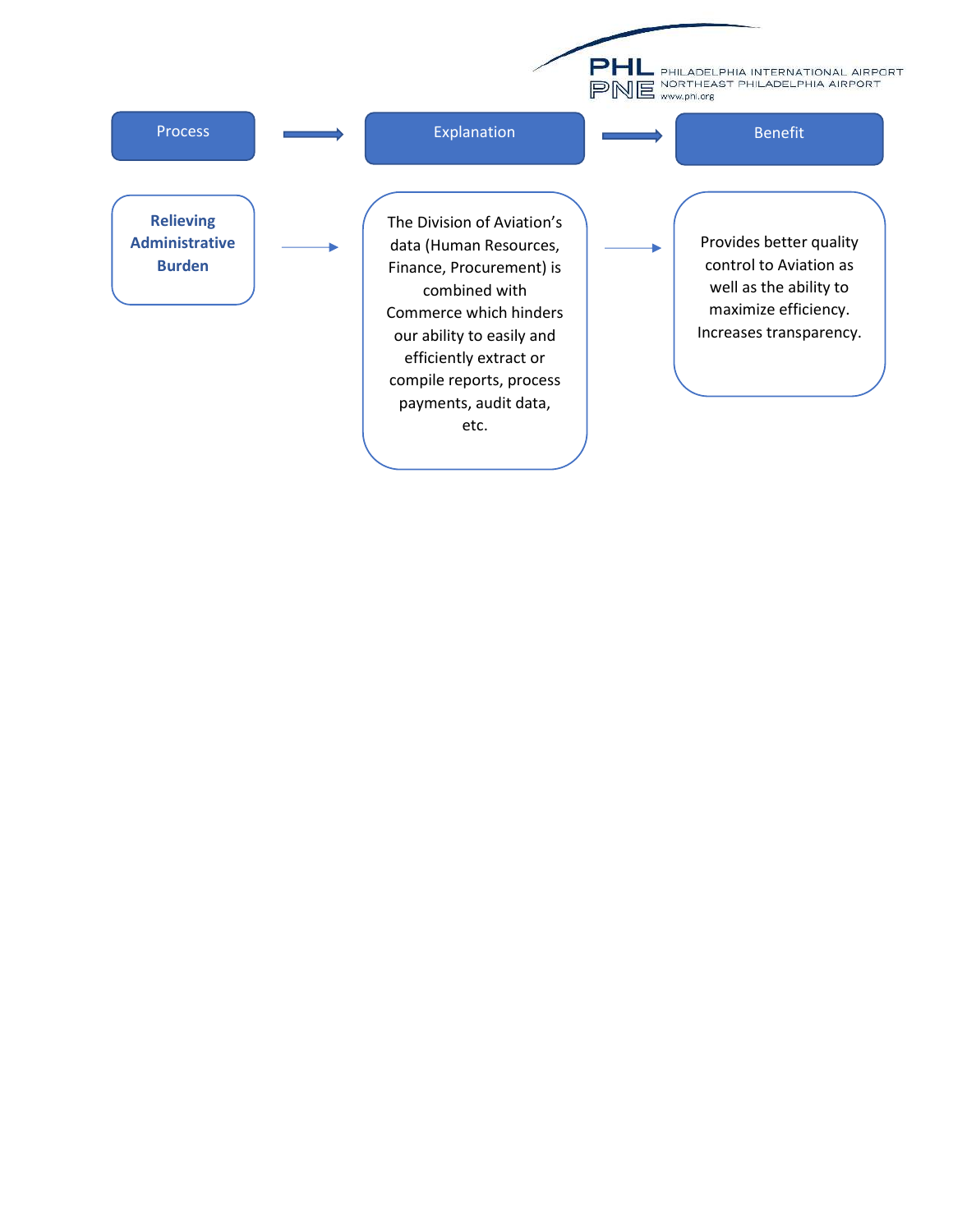

April 29, 2022

The Honorable Darrell Clarke City Council President City Hall, Room 490 Philadelphia, PA 19107

Dear Council President Clarke,

This letter is in response to questions raised by Councilmembers during the FY23 Council Budget Hearings scheduled for DBHIDS. At the hearing, the following questions were asked:

• **Councilmember Parker:** What have you done to address the issues that were outlined in the report issued by the Controller?

In July 2021, CBH acknowledged receipt of the recommendations that resulted from the extensive and lengthy probe undertaken by the Office of the City Controller into CBH activities from July 2016 through June 2017. Continuing CBH's strong record, as indicated in DBHIDS's official response to the report, many of the recommendations were already implemented over the course of the past five years since the scope of the audit began.

Throughout the course of these last five years, new leadership that overturned naturally at CBH and DBHIDS continued to improve all facets of the unique work we do for the people of Philadelphia, resulting in addressing many of the audit recommendations before they were made. As leaders, we will continue to evolve and improve our services as we address some of the most difficult behavioral health challenges in recent history, in 2022, and beyond.

Each recommendation made by the controller is summarized with a detailed response from DBHIDS and CBH regarding the solution for each issue. Please click here to see [DBHIDS Response to the Controller.](https://dbhids.org/response-to-the-city-controllers-audit/)

Please contact my office for more information.

Thank you,

Jill Bowen, Ph.D. Commissioner Department of Behavioral Health and Intellectual DisAbilities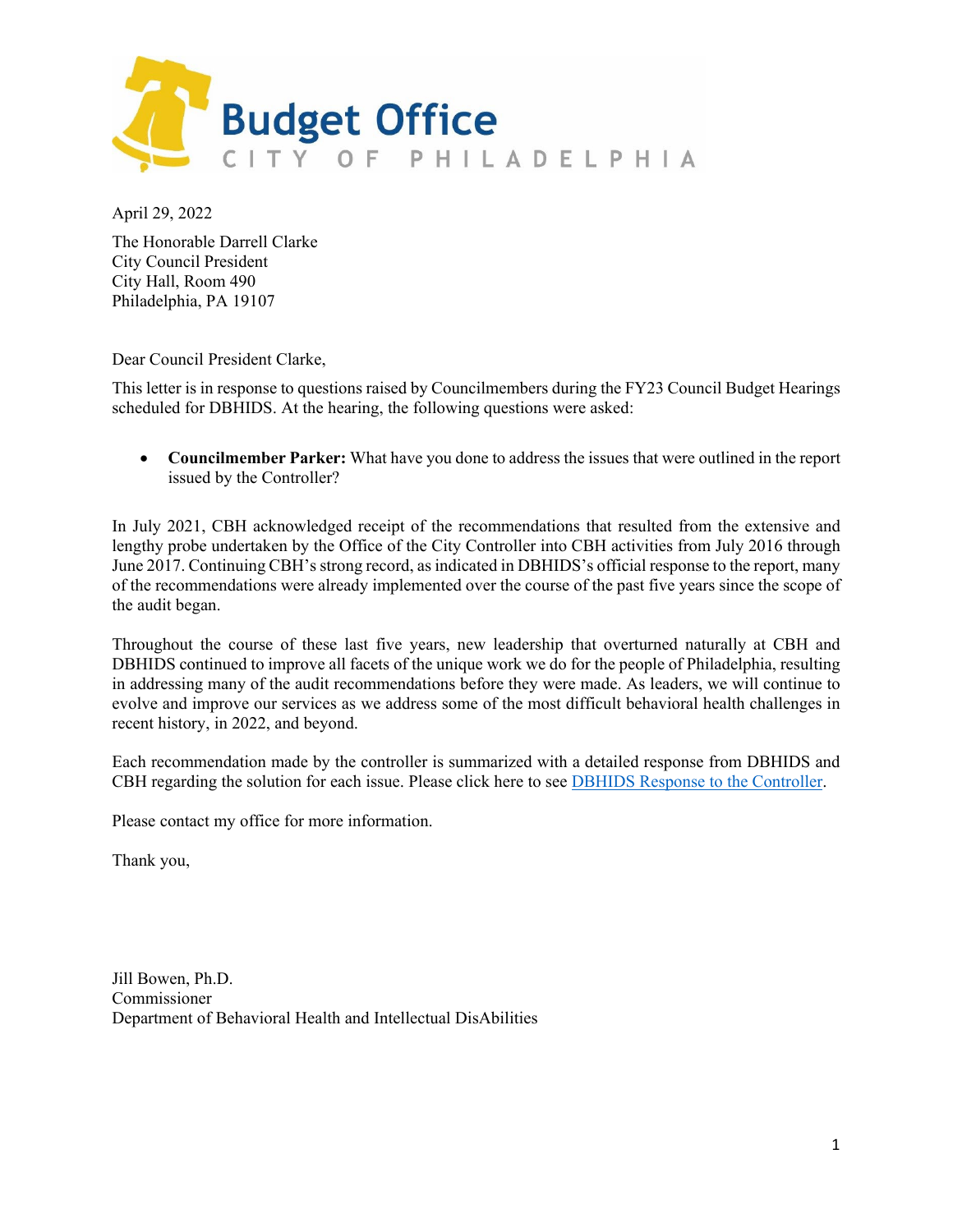

April 29, 2022

The Honorable Darrell Clarke City Council President City Hall, Room 490 Philadelphia, PA 19107

Dear Council President Clarke,

This letter is in response to questions raised by Councilmembers during the FY23 Council Budget Hearings scheduled for the Office of the Chief Administrative Officer. At the hearing, the following questions were asked:

#### • **Councilmember Parker: How does CAO impact DEI across the City?**

The CAO provides resources, primarily in the form of staffing, to support DEI efforts Citywide. In FY22, for example, our team continued to drive improvements in the vendor pay process, delays to which, we know, disproportionately impact minority-owned businesses. Further, our Service Design Studio continued its work leading the equitable community engagement project, the goal of which is to envision what equitable community engagement can look like for the City of Philadelphia, particularly engagement with historically disenfranchised communities. Ultimately, this vision will translate into an Equitable Community Engagement Toolkit with shared principles, tactics, tools, and training for engagement practitioners. This project is also being supported by \$550,000 through the Operations Transformation Fund (OTF). Further, through the OTF grants, we've made it a priority to support and provide funding to projects that will - through their processes and outcomes advance racial, economic, or social equity or reduce disparities among Philadelphians – a few examples of those projects are provided in the table below. We've also provided funding for OTF Project Partners to participate in the Government Alliance on Race and Equity, through which they can access resources, information, and other professional development opportunities to build capacity and skills to effectively apply an equity lens to their work. Lastly, our Human Resources & Talent team is leading DEI recruitment info sessions and effective interview practices for hiring managers to equip them with resources to reach and hire more diverse employees.

In FY23, we are making new investments to support DEI efforts City-wide. Those include over \$600,000 to support the following: the salary for a Director of Professional Development, who will coordinate and deliver development programs focused on building competencies for City employees and leadership to drive a culture of diversity, equity, and inclusion; a new managers training series to support civil service and exempt managers in leading teams effectively, understanding leadership styles, conflict management, and communication methods to help cultivate positive working relationships to support employee productivity and morale; and, lastly, the re-launch of the Mayor's Internship Program, an entry-level pipeline for diverse college students interested in careers in City government.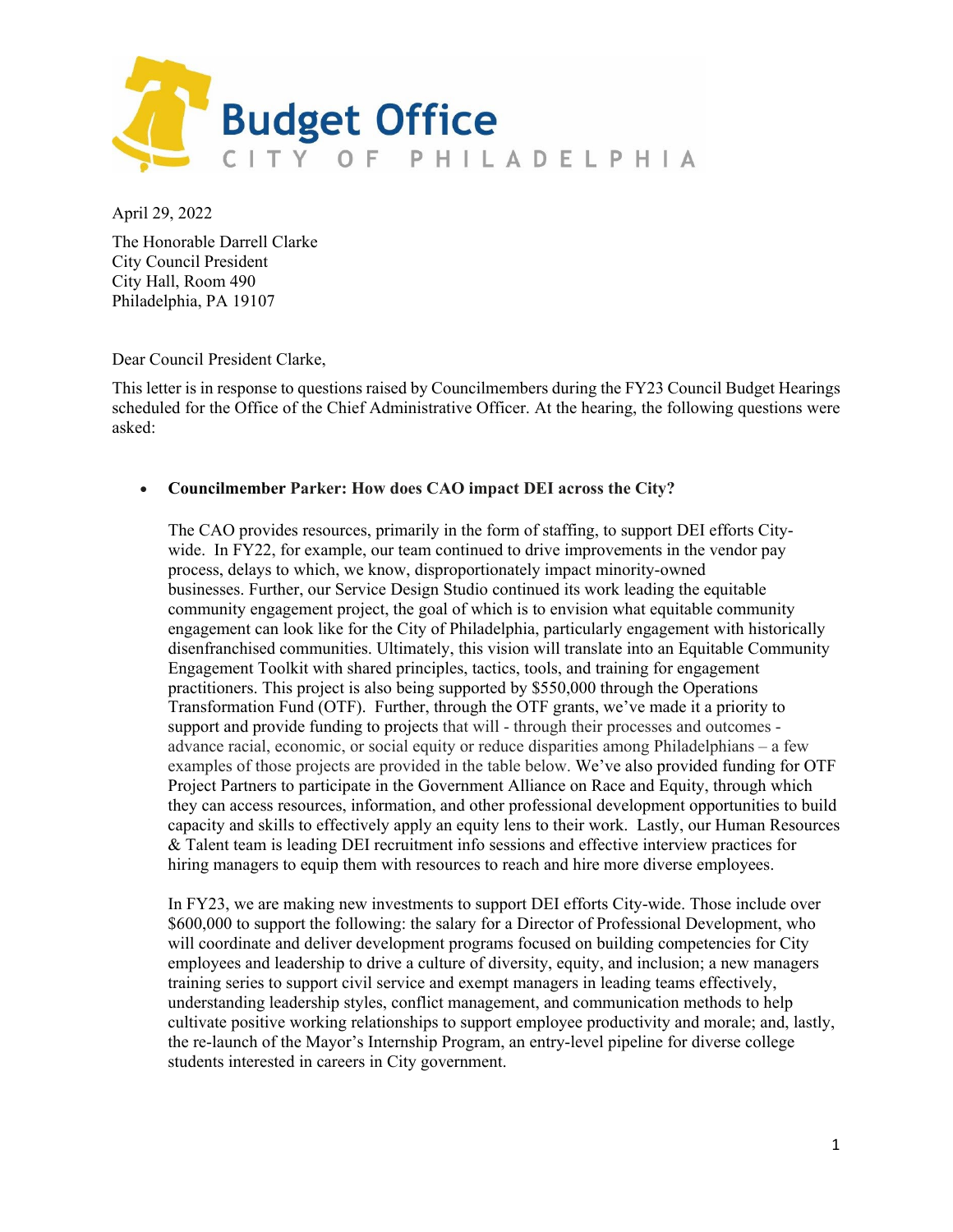

The table below summarizes the funding mentioned above to support DEI efforts City-wide in FY22 and FY23 (in addition to the ongoing work we conduct through a racial equity lens).

| Project/Initiative                                  | Amount      |
|-----------------------------------------------------|-------------|
| Equitable Engagement Toolkit (OTF Funding)          | \$550,000   |
| OHR Mobile Recruitment (OTF Funding)                | \$600,000   |
| Phila.gov Translations (OTF Funding)                | \$450,000   |
| <b>IIJA/BIL Participation Project (OTF Funding)</b> | \$318,000   |
| OIT Apprenticeship Program (OTF Funding)            | \$225,000   |
| Director of Professional Development (DEI-focused)  | \$95,000    |
| DEI Training Program for Managers                   | \$275,000   |
| Mayor's Internship Program                          | \$280,000   |
| <b>TOTAL</b>                                        | \$2,793,000 |

• **Councilmember Domb: What is the ongoing operating cost beyond FY27 for OPAL? Please provide the budget for OPAL implementation and the savings that will be associated. What are the savings that we can realize as a return on investment?**

The OPAL project will replace the City's legacy financial and supply chain systems – systems that are, in some instances, over 30 years old. The focus of the OPAL project is to improve these systems as well as the processes supporting these systems, thus creating more staff capacity to handle existing work within both central offices like, Finance and Procurement, but also across all City departments. A full listing of the OPAL project goals are provided below:

- Reduce transaction processing cycle time, including Invoices, POs, Contracts, etc.
- Optimize effort required to complete transactions and report results.
- Enhance compliance with statutory and regulatory requirements.
- Improve user satisfaction through new skill development and revised job responsibilities to focus on more value-added activities.
- Minimize disruption of transitioning to a new system.
- Improve ease of use for end users.
- Enhance internal controls and transaction transparency.
- Improve system up-time and availability.
- Reduce systems maintenance and support risks.

For fiscal years 2020 through 2027, the Implementation budget is \$130.5 million (Capital \$81M; Operating \$49.5M) and the Optimization and Support phase is another \$24 million (Capital \$12.6M;